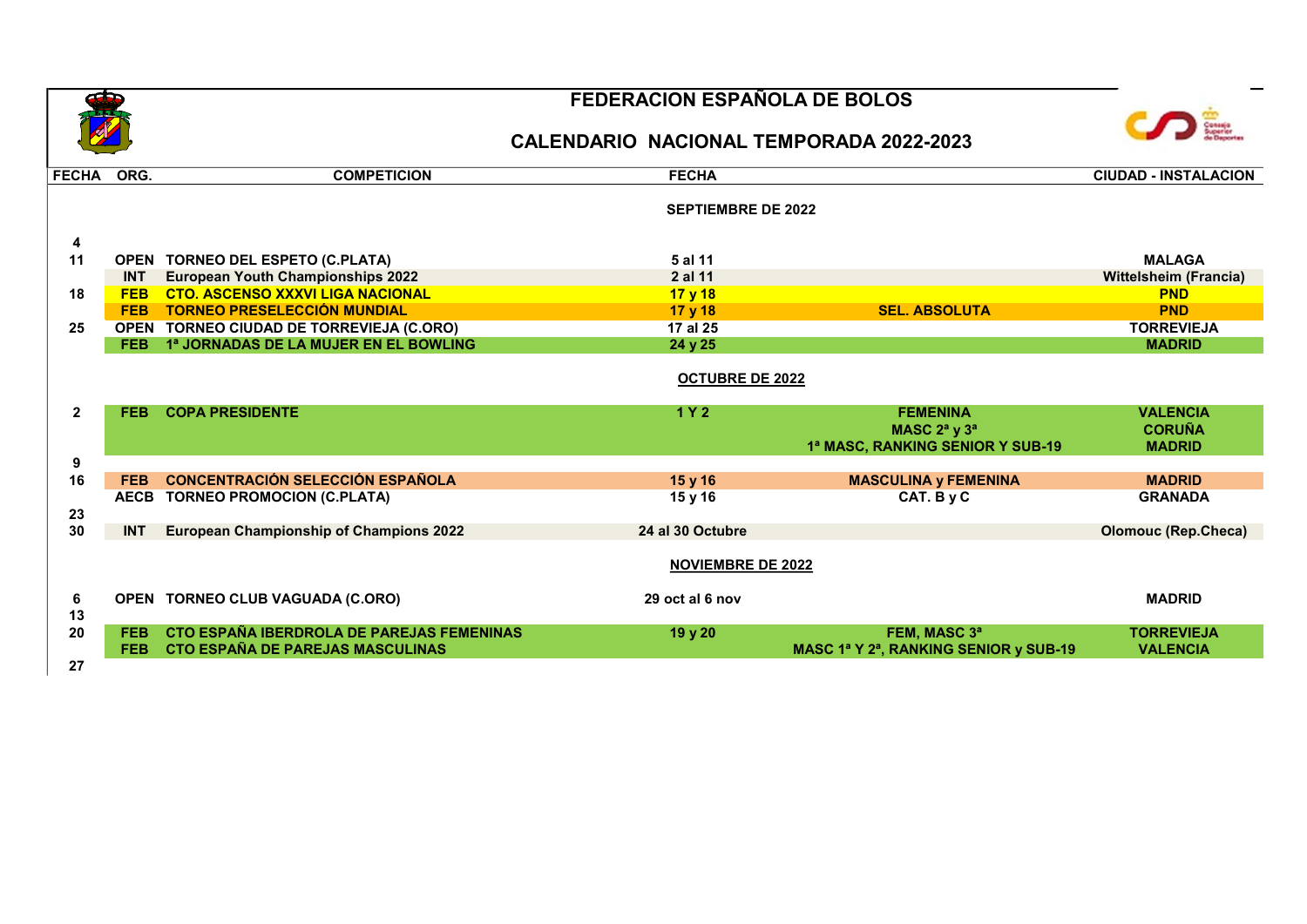26

## FEDERACION ESPAÑOLA DE BOLOS

## CALENDARIO NACIONAL TEMPORADA 2022-2023



| <b>FECHA</b> | ORG.       | <b>COMPETICION</b>                                    | <b>FECHA</b>             |                  | <b>CIUDAD - INSTALACION</b> |  |
|--------------|------------|-------------------------------------------------------|--------------------------|------------------|-----------------------------|--|
|              |            |                                                       | <b>DICIEMBRE DE 2022</b> |                  |                             |  |
| 4            |            | AECB 1ª JORNADA LIGA AECB TRIPLETAS                   | 3y4                      |                  | <b>PND</b>                  |  |
| 11           | <b>FEB</b> | <b>XXXVI LIGA IBERDROLA 1ª JORNADA DIV H FEM</b>      | 10 y 11                  | <b>DHF</b>       | <b>VALENCIA</b>             |  |
|              |            | FEB XXXVI LIGA NACIONAL 1ª JORNADA DIV H MAS          |                          | <b>DHM</b>       | <b>TORREVIEJA</b>           |  |
|              |            | FEB XXXVI LIGA NACIONAL 1ª JORNADA 1ª DIV MASC        |                          | 1 <sup>a</sup> M | <b>MADRID</b>               |  |
|              |            | FEB XXXVI LIGA NACIONAL 1ª JORNADA 2ª DIV MASC        |                          | $2^aM$           | <b>MADRID</b>               |  |
| 18           |            |                                                       |                          |                  |                             |  |
| 25           |            | <b>NAVIDADES</b>                                      |                          |                  |                             |  |
|              |            | <b>ENERO DE 2023</b>                                  |                          |                  |                             |  |
| 1<br>8       |            | <b>NAVIDADES</b>                                      |                          |                  |                             |  |
| 15           | FEB.       | CTO ESPAÑA INDIVIDUAL ABSOLUTO MASCULINO              | 14 y 15                  | <b>MASCULINA</b> | <b>MADRID</b>               |  |
|              |            | FEB CTO ESPAÑA IBERDROLA INDIVIDUAL ABSOLUTO FEMENINO |                          | <b>FEMENINA</b>  | <b>MADRID</b>               |  |
| 22           |            |                                                       |                          |                  |                             |  |
| 29           |            | AECB 2ª JORNADA LIGA AECB TRIPLETAS                   | 28 y 29                  |                  | <b>PND</b>                  |  |
|              |            |                                                       | FEBRERO DE 2023          |                  |                             |  |
| 5            |            | OPEN TORNEO OZONE X-MADRID (C.ORO)                    | del 28 ene al 5 feb      |                  | <b>MADRID</b>               |  |
|              | <b>INT</b> | <b>European Senior Championships 2023</b>             | del 27 ene al 5 feb      |                  | <b>Aalborg (Dinamarca)</b>  |  |
| 12           |            | FEB CTO ESPAÑA SUB-19 2023                            | 11                       | <b>SUB-19</b>    | <b>MADRID</b>               |  |
| 19           | <b>FEB</b> | <b>XXXVI LIGA IBERDROLA 2ª JORNADA DIV H FEM</b>      | 18 y 19                  | <b>DHF</b>       | <b>GRANADA</b>              |  |
|              |            | FEB XXXVI LIGA NACIONAL 2ª JORNADA DIV H MAS          |                          | <b>DHM</b>       | <b>MADRID</b>               |  |
|              |            | FEB XXXVI LIGA NACIONAL 2ª JORNADA 1ª DIV MASC        |                          | $1^a$ M          | <b>VALENCIA</b>             |  |
|              |            | FEB XXXVI LIGA NACIONAL 2ª JORNADA 2ª DIV MASC        |                          | $2^aM$           | <b>MADRID</b>               |  |
| 26           |            |                                                       |                          |                  |                             |  |
|              |            |                                                       |                          |                  |                             |  |
|              |            |                                                       | <b>MARZO DE 2023</b>     |                  |                             |  |
| 5            | <b>FEB</b> | <b>TORNEO PRESELECCIÓN EUROPEO</b>                    | 4 y 5                    | <b>MASCULINA</b> | <b>LOGROÑO</b>              |  |
|              |            | FEB CONCENTRACIÓN SELECCIÓN ESPAÑOLA                  | 4 y 5                    | <b>FEMENINA</b>  | <b>MADRID</b>               |  |
|              |            | AECB TORNEO PROMOCION (C.PLATA)                       | 4 y 5                    | CAT. By C        | <b>TORREVIEJA</b>           |  |
| 12           |            |                                                       |                          |                  |                             |  |
| 19           |            | OPEN TORNEO BOLICHES (C.ORO)                          | 11 al 19                 |                  | <b>MADRID</b>               |  |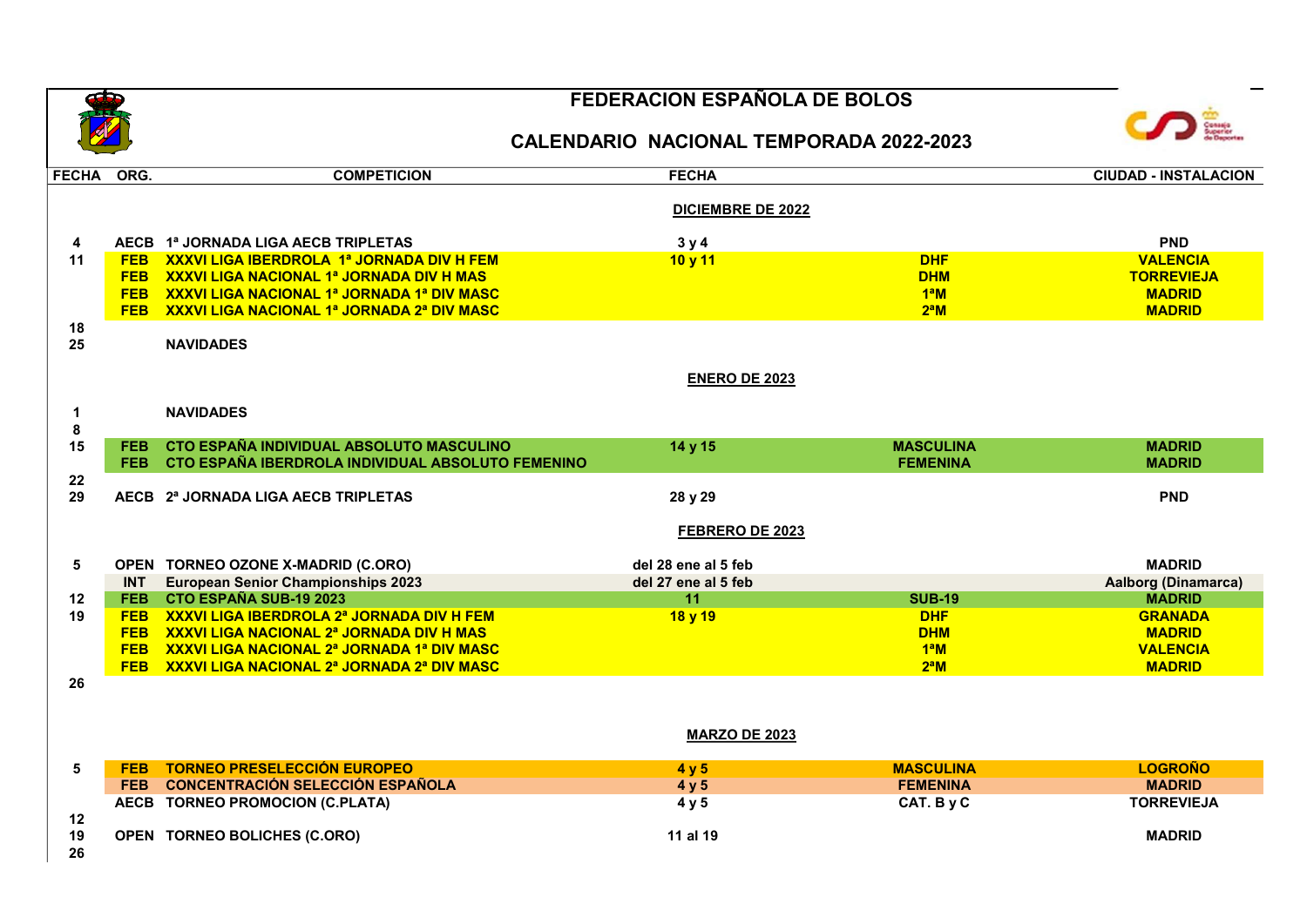30

## FEDERACION ESPAÑOLA DE BOLOS





| FECHA ORG.              |            | <b>COMPETICION</b>                                                                               | <b>FECHA</b>         |                  | <b>CIUDAD - INSTALACION</b>  |
|-------------------------|------------|--------------------------------------------------------------------------------------------------|----------------------|------------------|------------------------------|
|                         |            |                                                                                                  | ABRIL DE 2023        |                  |                              |
| $\mathbf{2}$            | <b>FEB</b> | CTO ESPAÑA DE CLUBES. COPA S.M. LA REINA IBERDROLA<br>FEB CTO ESPAÑA DE CLUBES. COPA S.M. EL REY | 1 <sub>y</sub> 2     |                  | <b>MADRID</b>                |
| 9                       |            | <b>SEMANA SANTA</b>                                                                              |                      |                  |                              |
|                         | <b>INT</b> | <b>European Youth Championships 2023</b>                                                         | 1 al 10              |                  | Viena (Austria)              |
| 16                      |            | AECB 3ª JORNADA LIGA AECB TRIPLETAS FINAL                                                        | 15 y 16              |                  | <b>MADRID</b>                |
| 23                      |            |                                                                                                  |                      |                  |                              |
| 30                      |            | OPEN TORNEO DE LA VENDIMIA (C.ORO)                                                               | 22 al 30             |                  | <b>LOGROÑO</b>               |
|                         |            |                                                                                                  | <b>MAYO DE 2023</b>  |                  |                              |
| $\overline{7}$          | <b>FEB</b> | XXXVI LIGA IBERDROLA 3ª JORNADA DIV H FEM                                                        | 6 y 7                | <b>DHF</b>       | <b>MADRID</b>                |
|                         | <b>FEB</b> | XXXVI LIGA NACIONAL 3ª JORNADA DIV H MAS                                                         |                      | <b>DHM</b>       | <b>VALENCIA</b>              |
|                         |            | FEB XXXVI LIGA NACIONAL 3ª JORNADA 1ª DIV MASC                                                   |                      | $1^a$ M          | <b>MADRID</b>                |
|                         |            | FEB XXXVI LIGA NACIONAL 3ª JORNADA 2ª DIV MASC                                                   |                      | $2^aM$           | <b>LOGROÑO</b>               |
| 14                      | <b>FEB</b> | <b>CTO ESPAÑA SENIOR 2023. MEMORIAL FRANCISCO ESTEVEZ</b>                                        | 13 y 14              | <b>SENIOR</b>    | <b>MADRID</b>                |
| 21                      | <b>FEB</b> | <b>CONCENTRACIÓN SELECCIÓN ESPAÑOLA</b>                                                          | 20 y 21              | <b>MASCULINA</b> | <b>MADRID</b>                |
|                         |            | AECB TORNEO PROMOCION (C.PLATA)                                                                  | 20 y 21              | CAT. By C        | <b>ZARAGOZA</b>              |
| 28                      |            |                                                                                                  |                      |                  |                              |
|                         |            |                                                                                                  | <b>JUNIO DE 2023</b> |                  |                              |
|                         |            |                                                                                                  |                      |                  |                              |
| $\overline{\mathbf{4}}$ | <b>FEB</b> | <b>CAMPEONATO DE ESPAÑA DE SELECCIONES</b>                                                       | 3y4                  | <b>FEMENINA</b>  | <b>MADRID</b>                |
|                         |            |                                                                                                  |                      | <b>MASCULINA</b> | <b>MADRID</b>                |
| 11                      | <b>FEB</b> | <b>COPA DE ORO HANDICAP</b>                                                                      | 10 y 11              |                  | <b>TORREVIEJA</b>            |
| 18                      | <b>FEB</b> | <b>CTO ESPAÑA CORPORATIVO</b>                                                                    | 17 y 18              |                  | <b>MADRID</b>                |
|                         | <b>INT</b> | <b>European Men Championships 2023</b>                                                           | 7 al 18              |                  | <b>Wittelsheim (Francia)</b> |
| 25                      |            | <b>AECB MASTERS CATEGORIAS</b>                                                                   | 24 y 25              |                  | <b>MADRID</b>                |
|                         |            |                                                                                                  |                      |                  |                              |
|                         |            |                                                                                                  | <b>JULIO DE 2023</b> |                  |                              |
| $\boldsymbol{2}$        |            |                                                                                                  |                      |                  |                              |
| $\boldsymbol{9}$        |            |                                                                                                  |                      |                  |                              |
| 16                      |            |                                                                                                  |                      |                  |                              |
| 23                      |            |                                                                                                  |                      |                  |                              |